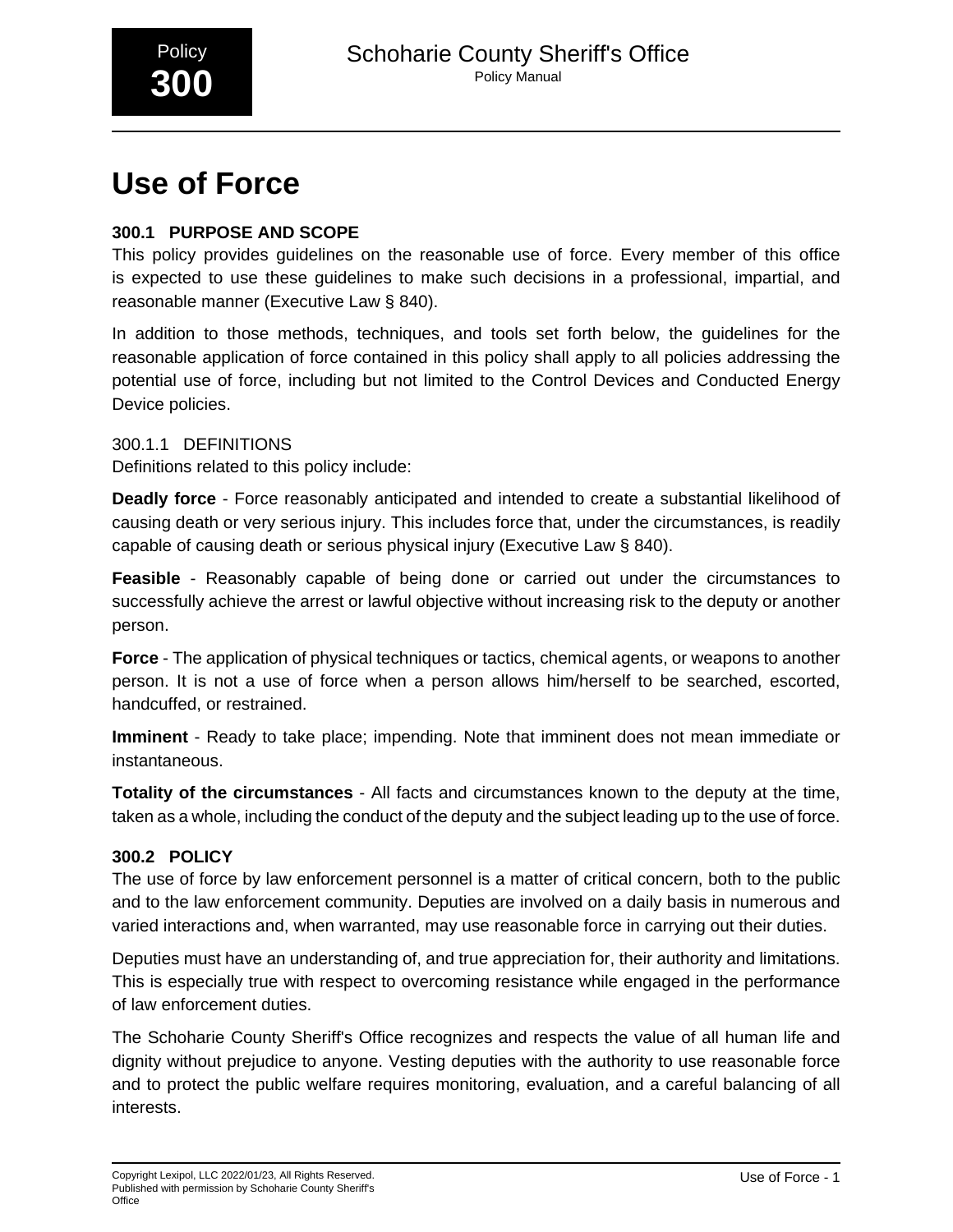# 300.2.1 DUTY TO INTERCEDE AND REPORT

It is imperative to this office that our reputation and legitimacy in the community be safeguarded. There is no greater detriment to the public trust than use of excessive force. It is the duty of every member of this office to defend our reputation and legitimacy by aggressively combating use of excessive force.

Any deputy present and observing another law enforcement officer or a member using force that is clearly beyond that which is objectively reasonable under the circumstances shall, when in a position to do so, intercede to prevent the use of unreasonable force.

Any deputy who observes another law enforcement officer or a member use force that is beyond that which is objectively reasonable under the circumstances should report these observations to a supervisor as soon as feasible.

# 300.2.2 PERSPECTIVE

When observing or reporting force used by a law enforcement officer, each deputy should take into account the totality of the circumstances and the possibility that other law enforcement officers may have a different vantage point oradditional information regarding the threat posed by the subject.

## **300.3 USE OF FORCE**

Deputies shall use only that amount of force that reasonably appears necessary given the facts and circumstances perceived by the deputy at the time of the event to accomplish a legitimate law enforcement purpose.

The reasonableness of force will be judged from the perspective of a reasonable deputy on the scene at the time of the incident. Any evaluation of reasonableness must allow for the fact that deputies are often forced to make split-second decisions about the amount of force that reasonably appears necessary in a particular situation, with limited information and in circumstances that are tense, uncertain and rapidly evolving.

Given that no policy can realistically predict every possible situation a deputy might encounter, deputies are entrusted to use well-reasoned discretion in determining the appropriate use of force in each incident.

It is also recognized that circumstances may arise in which deputies reasonably believe that it would be impractical or ineffective to use any of the tools, weapons or methods provided by this office. Deputies may find it more effective or reasonable to improvise their response to rapidly unfolding conditions that they are confronting. In such circumstances, the use of any improvised device or method must nonetheless be reasonable and utilized only to the degree that reasonably appears necessary to accomplish a legitimate law enforcement purpose.

While the ultimate objective of every law enforcement encounter is to avoid or minimize injury, nothing in this policy requires a deputy to retreat or be exposed to possible physical injury before applying reasonable force.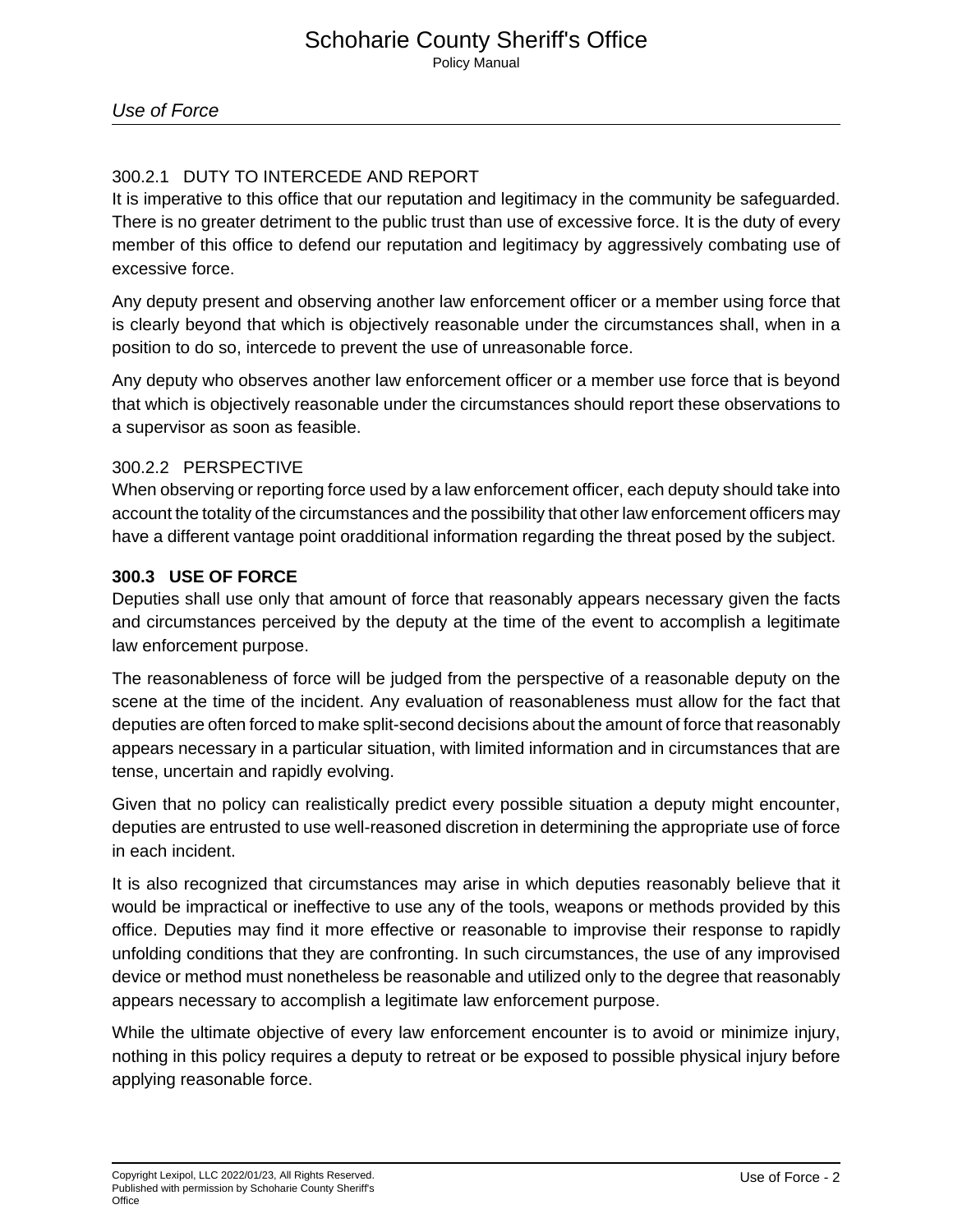#### 300.3.1 USE OF FORCE TO EFFECT AN ARREST

A police officer or a peace officer may use reasonable physical force to effect an arrest, prevent escape of a person from custody, or in defense of self or others from imminent physical force (Penal Law § 35.30).

Force shall not be used by an deputy to (Executive Law § 840):

- (a) Extract an item from the anus or vagina of a subject without a warrant, except where exigent circumstances are present.
- (b) Coerce a confession from a subject in custody.
- (c) Obtain blood, saliva, urine, or other bodily fluid or cells from an individual for scientific testing in lieu of a court order where required.

#### 300.3.2 FACTORS USED TO DETERMINE THE REASONABLENESS OF FORCE

When determining whether to apply force and evaluating whether a deputy has used reasonable force, a number of factors should be taken into consideration, as time and circumstances permit. These factors include but are not limited to:

- (a) Immediacy and severity of the threat to deputies or others.
- (b) The conduct of the individual being confronted, as reasonably perceived by the deputy at the time.
- (c) Deputy/subject factors (e.g., age, size, relative strength, skill level, injuries sustained, level of exhaustion or fatigue, the number of deputies available vs. subjects).
- (d) The effects of suspected drug or alcohol use.
- (e) The individual's mental state or capacity.
- (f) The individual's ability to understand and comply with deputy commands.
- (g) Proximity of weapons or dangerous improvised devices.
- (h) The degree to which the individual has been effectively restrained and his/her ability to resist despite being restrained.
- (i) The availability of other reasonable and feasible options and their possible effectiveness.
- (j) Seriousness of the suspected offense or reason for contact with the individual.
- (k) Training and experience of the deputy.
- (l) Potential for injury to deputies, suspects, and others.
- (m) Whether the individual appears to be resisting, attempting to evade arrest by flight, or is attacking the deputy.
- (n) The risk and reasonably foreseeable consequences of escape.
- (o) The apparent need for immediate control of the individual or a prompt resolution of the situation.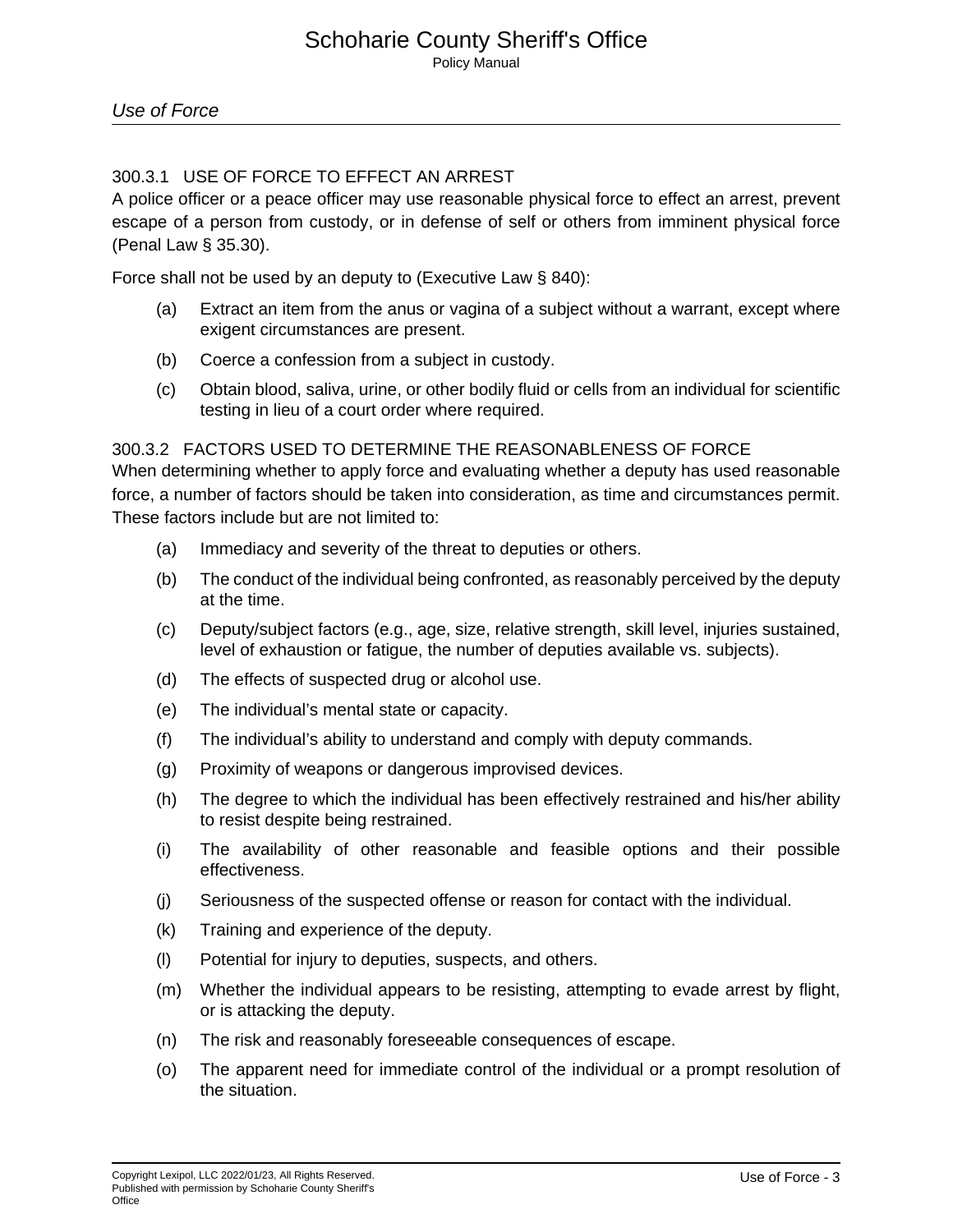- (p) Whether the conduct of the individual being confronted no longer reasonably appears to pose an imminent threat to the deputy or others.
- (q) Prior contacts with the individual or awareness of any propensity for violence.
- (r) Any other exigent circumstances.

# 300.3.3 PAIN COMPLIANCE TECHNIQUES

Pain compliance techniques may be effective in controlling a physically or actively resisting individual. Deputies may only apply those pain compliance techniques for which they have successfully completed office-approved training. Deputies utilizing any pain compliance technique should consider:

- (a) The degree to which the application of the technique may be controlled given the level of resistance.
- (b) Whether the individual can comply with the direction or orders of the deputy.
- (c) Whether the individual has been given sufficient opportunity to comply.

The application of any pain compliance technique shall be discontinued once the deputy determines that compliance has been achieved.

# 300.3.4 ALTERNATIVE TACTICS - DE-ESCALATION

Deputies regularly respond to tense or emotionally charged incidents. It is the mission of this office to bring these such situations to the most peaceful resolution possible. Research and experience have shown us that Deputies are more likely to accomplish this goal if the individual(s) or situation can be de-escalated. De-escalation is always preferable to use of physical force and de-escalation techniques should be employed whenever possible and practicable to help achieve compliance or to help resolve a situation. When circumstances reasonably permit, deputies should use nonviolent strategies and techniques to decrease the intensity of a situation, improve decision-making, improve communication, reduce the need for force, and increase voluntary compliance (e.g., summoning additional resources, formulating a plan, attempting verbal persuasion). Deputies should receive continuing training in these areas whenever practicable.

# 300.3.5 CAROTID CONTROL HOLD

A carotid control hold is a technique designed to control an individual by temporarily restricting blood flow through the application of pressure to the side of the neck and, unlike a chokehold, does not restrict the airway. The proper application of the carotid control hold may be effective in restraining a violent or combative individual. However, due to the potential for injury, the use of the carotid control hold is limited to those circumstances where deadly force is authorized and is subject to the following:

- (a) A carotid control hold may only be utilized by office members trained to properly do so.
- (b) At all times during the application of the carotid control hold, the response of the individual shall be monitored. The carotid control hold shall be discontinued when circumstances indicate that the application no longer reasonably appears necessary.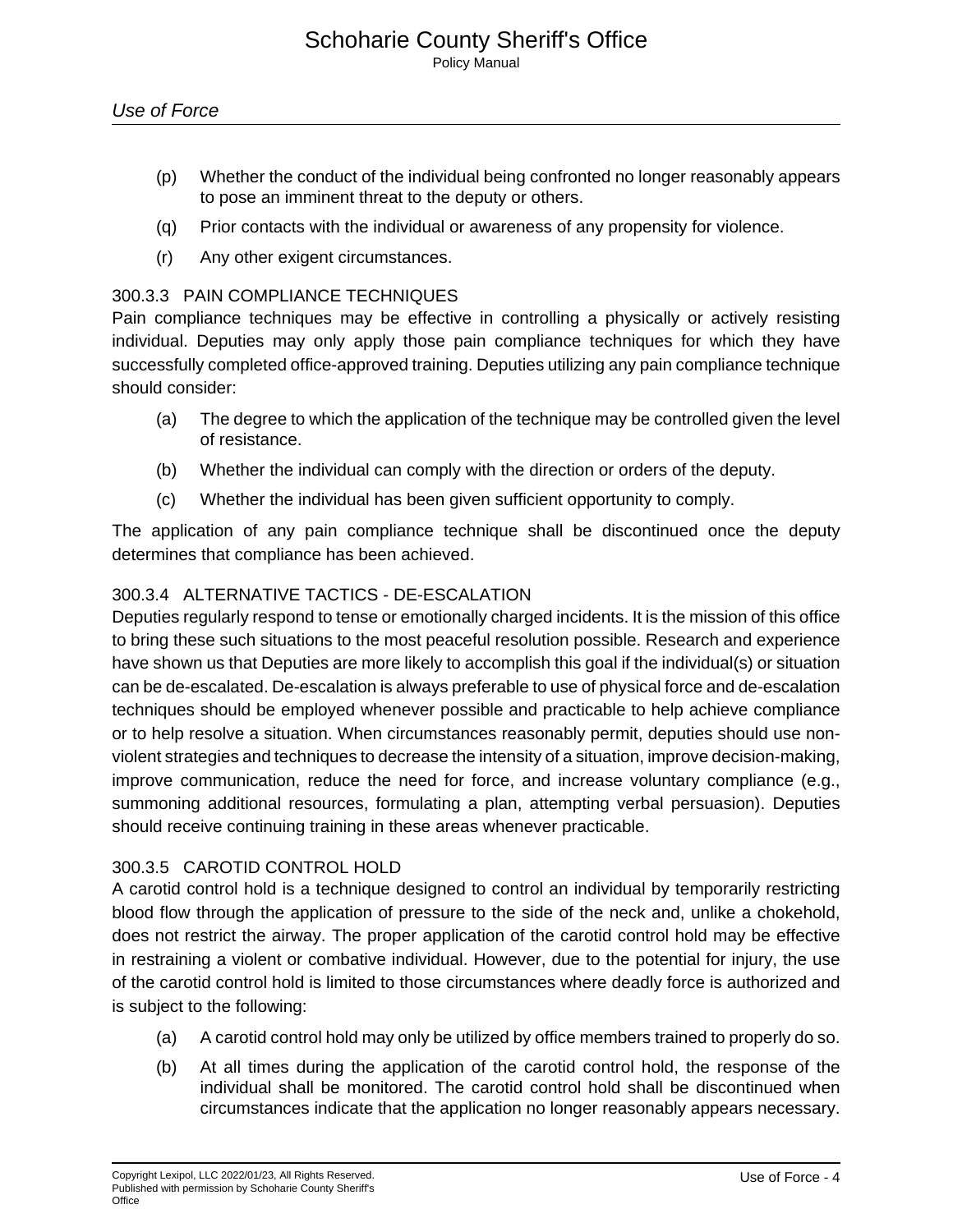- (c) Any individual who has had the carotid control hold applied, regardless of whether he/ she was rendered unconscious, shall be promptly examined by paramedics or other qualified medical personnel and should be monitored until such examination occurs.
- (d) The deputy shall inform any person receiving custody, or any person placed in a position of providing care, that the individual has been subjected to the carotid control hold and whether the individual lost consciousness as a result.
- (e) Any deputy attempting or applying the carotid control hold shall promptly notify a supervisor of the use or attempted use of such hold.
- (f) The use or attempted use of the carotid control hold shall be thoroughly documented by the deputy in any related reports.

## 300.3.6 STATE RESTRICTIONS ON THE USE OF OTHER RESTRAINTS

Any application of pressure to the throat, windpipe, neck, or blocking the mouth or nose of a person in a manner that may hinder breathing or reduce intake of air is prohibited unless deadly physical force is authorized (Exec. Law § 840).

This application is subject to the same guidelines and requirements as a carotid control hold.

## 300.3.7 USE OF FORCE TO SEIZE EVIDENCE

In general, deputies may use reasonable force to lawfully seize evidence and to prevent the destruction of evidence. In the instance when force is used, deputies should not intentionally use any technique that restricts blood flow to the head, restricts respiration, or which creates a reasonable likelihood that blood flow to the head or respiration would be restricted.

## **300.4 DEADLY FORCE APPLICATIONS**

When reasonable and practicable, the deputy shall, prior to the use of deadly force, make efforts to identify him/herself as a peace or police officer and to warn that deadly force may be used, unless the deputy has objectively reasonable grounds to believe the person is aware of those facts.

Use of deadly force is justified in the following circumstances involving imminent threat or imminent risk:

- (a) A deputy may use deadly force to protect him/herself or others from what he/she reasonably believes is an imminent threat of death or serious bodily injury.
- (b) A deputy may use deadly force to stop a fleeing subject when the deputy has probable cause to believe that the individual has committed, or intends to commit, a felony involving the infliction or threatened infliction of serious bodily injury or death, and the deputy reasonably believes that there is an imminent risk of serious bodily injury or death to any other person if the individual is not immediately apprehended. Under such circumstances, a verbal warning should precede the use of deadly force, where feasible.

Imminent does not mean immediate or instantaneous. An imminent danger may exist even if the suspect is not at that very moment pointing a weapon at someone. For example, an imminent danger may exist if a deputy reasonably believes that the individual has a weapon or is attempting to access one and intends to use it against the deputy or another person. An imminent danger may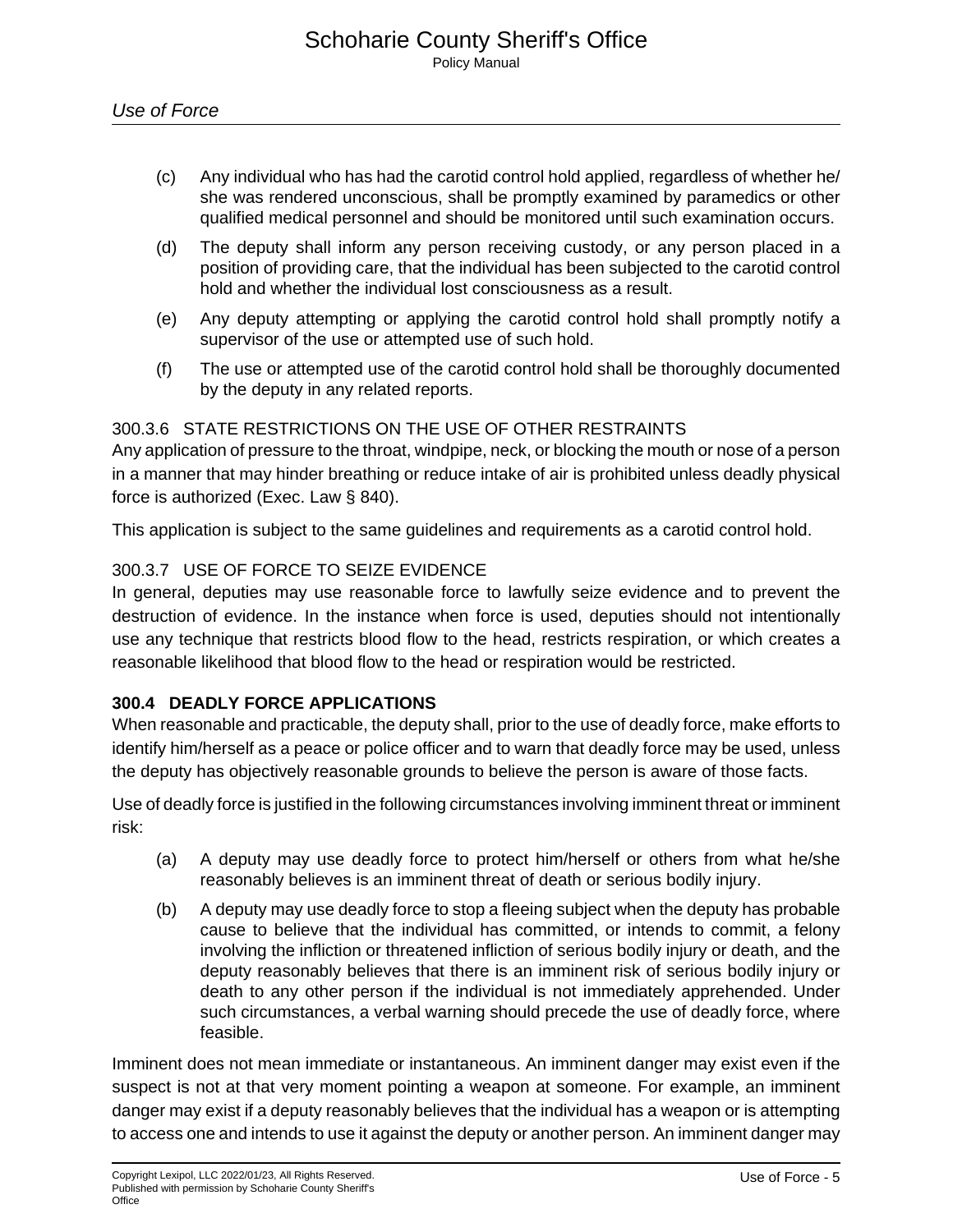also exist if the individual is capable of causing serious bodily injury or death without a weapon, and the deputy believes the individual intends to do so.

#### 300.4.1 MOVING VEHICLES

Shots fired at or from a moving vehicle involve additional considerations and risks.

When feasible, deputies should take reasonable steps to move out of the path of an approaching vehicle instead of discharging their firearm at the vehicle or any of its occupants.

A deputy should only discharge a firearm at a moving vehicle or its occupants when the deputy reasonably believes there are no other reasonable means available to avert the imminent threat of the vehicle, or if deadly force other than the vehicle is directed at the deputy or others.

Deputies should not shoot at any part of a vehicle in an attempt to disable the vehicle.

#### **300.5 REPORTING THE USE OF FORCE**

Any use of force by a member of this office shall be documented promptly, completely, and accurately in an appropriate report, depending on the nature of the incident. The deputy should articulate the factors perceived and why he/she believed the use of force was reasonable under the circumstances.

To collect data for purposes of training, resource allocation, analysis, and related purposes, the Office may require the completion of additional report forms, as specified in office policy, procedure, or law (Executive Law § 840).

See the Report Preparation Policy for additional circumstances that may require documentation.

#### 300.5.1 NOTIFICATIONS TO SUPERVISORS

Supervisory notification shall be made as soon as practicable following the application of force in any of the following circumstances:

- (a) The application caused a visible injury.
- (b) The individual subjected to the force complained of injury or continuing pain.
- (c) Any application of the TASER (TM) or control device.
- (d) Any application of a restraint device other than handcuffs, shackles, or belly chains.
- (e) The individual subjected to the force was rendered unconscious.
- (f) An individual was struck or kicked.

#### **300.6 MEDICAL CONSIDERATIONS**

Once it is reasonably safe to do so, medical assistance shall be obtained for any person who exhibits signs of physical distress, has sustained visible injury, expresses a complaint of injury or continuing pain, or was rendered unconscious. Any individual exhibiting signs of physical distress after an encounter should be continuously monitored until he/she can be medically assessed. Individuals shall not be placed on their stomachs for an extended period, as this could impair their ability to breathe.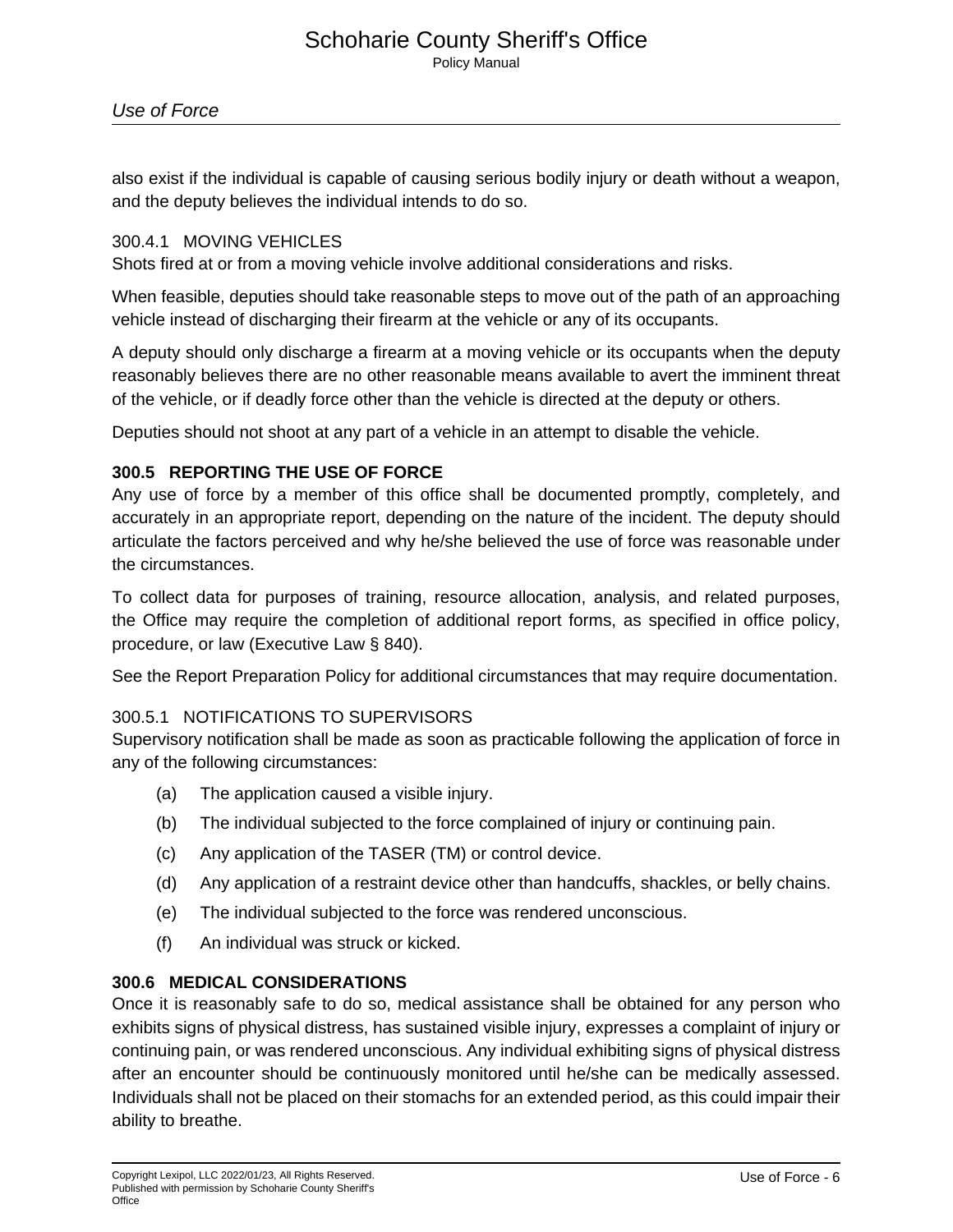Based upon the deputy's initial assessment of the nature and extent of the individual's injuries, medical assistance may consist of examination by an emergency medical services provider or medical personnel at a hospital or jail. If any such individual refuses medical attention, such a refusal shall be fully documented in related reports and, whenever practicable, should be witnessed by another deputy and/or medical personnel. If a recording is made of the contact or an interview with the individual, any refusal should be included in the recording, if possible.

The on-scene supervisor or, if the on-scene supervisor is not available, the primary handling deputy shall ensure that any person providing medical care or receiving custody of a person following any use of force is informed that the person was subjected to force. This notification shall include a description of the force used and any other circumstances the deputy reasonably believes would be potential safety or medical risks to the subject (e.g., prolonged struggle, extreme agitation, impaired respiration).

Individuals who exhibit extreme agitation, violent irrational behavior accompanied by profuse sweating, extraordinary strength beyond their physical characteristics, and imperviousness to pain (sometimes called "excited delirium"), or who require a protracted physical encounter with multiple deputies to be brought under control, may be at an increased risk of sudden death. Calls involving these persons should be considered medical emergencies. Deputies who reasonably suspect a medical emergency should request medical assistance as soon as practicable and have medical personnel stage away.

See the Medical Aid and Response Policy for additional guidelines.

# 300.6.1 ADDITIONAL STATE REQUIREMENTS

A deputy should take steps to obtain medical attention for a person who reasonably appears to be mentally ill and is behaving in a manner that is likely to result in serious harm to the person or to others.

Deputies should document requests for medical or mental health treatment as well as efforts to arrange for such treatment.

# **300.7 SUPERVISOR RESPONSIBILITIES**

A supervisor should respond to a reported application of force resulting in visible injury, if reasonably available. When a supervisor is able to respond to an incident in which there has been a reported application of force, the supervisor is expected to (Executive Law § 840):

- (a) Obtain the basic facts from the involved deputies. Absent an allegation of misconduct or excessive force, this will be considered a routine contact in the normal course of duties.
- (b) Ensure that any injured parties are examined and treated.
- (c) Once any initial medical assessment has been completed or first aid has been rendered, ensure that photographs and/or videos have been taken of any areas involving visible injury or complaint of pain, as well as overall photographs and/or video of uninjured areas.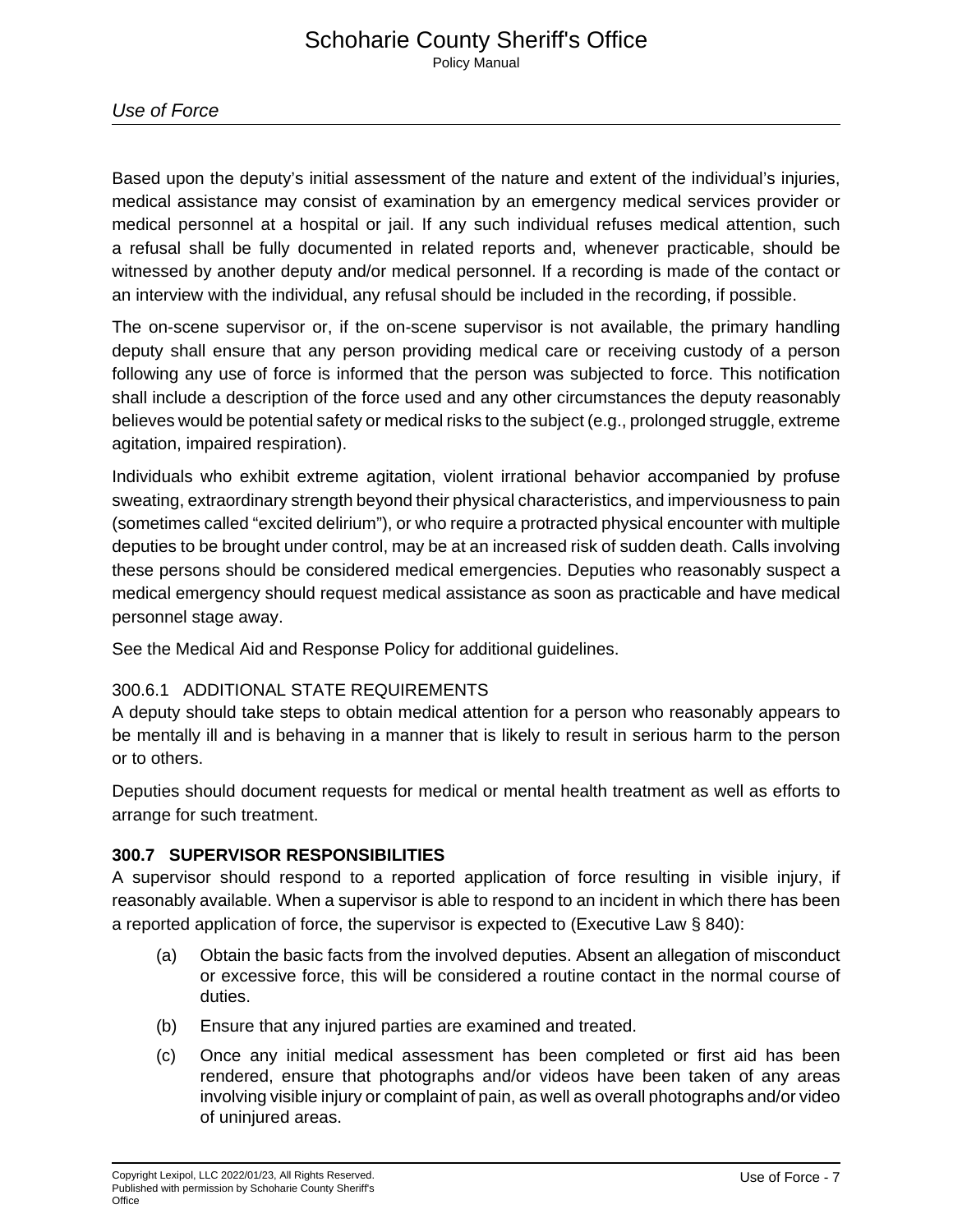- 1. These photographs and/or video should be retained until all potential for civil litigation has expired.
- (d) Identify any witnesses not already included in related reports, including any deputies present at the incident.
- (e) Review and approve all related reports.
	- 1. Supervisors should require that deputies who engaged in the use of force submit the appropriate reports and forms.
- (f) Evaluate the circumstances surrounding the incident and initiate an administrative investigation if there is a question of policy noncompliance or if for any reason further investigation may be appropriate.
	- 1. Disciplinary actions will be consistent with any applicable disciplinary guidelines and collective bargaining agreements.

In the event that a supervisor is unable to respond to the scene of an incident involving the reported application of force, the supervisor is still expected to complete as many of the above items as circumstances permit.

## 300.7.1 SHIFT SUPERVISOR RESPONSIBILITIES

The Shift Supervisor shall review each use of force by any personnel within his/her command to ensure compliance with this policy and to identify any training needs.

#### 300.7.2 ADDITIONAL SHIFT SUPERVISOR RESPONSIBILITIES

The Shift Supervisor should ensure that the Records Clerk is provided with enough information to meet the use of force reporting requirements for the DCJS (Executive Law § 837-t; 9 NYCRR 6058.3). See the Records Division Policy for additional guidelines.

#### **300.8 TRAINING**

Deputies will receive periodic training on this policy and demonstrate their knowledge and understanding.

Subject to available resources, deputies should receive periodic training on:

- (a) Guidelines regarding vulnerable populations, including but not limited to children, elderly, pregnant persons, and individuals with physical, mental, or intellectual disabilities.
- (b) De-escalation tactics, including alternatives to force.
- (c) Applications of use of force and conflict strategies as required by the state Use of Force Model Policy (Executive Law § 840).

#### **300.9 POLICY AVAILABILITY**

This policy shall be readily available to the public upon request and shall be posted on the office website (Executive Law § 840).